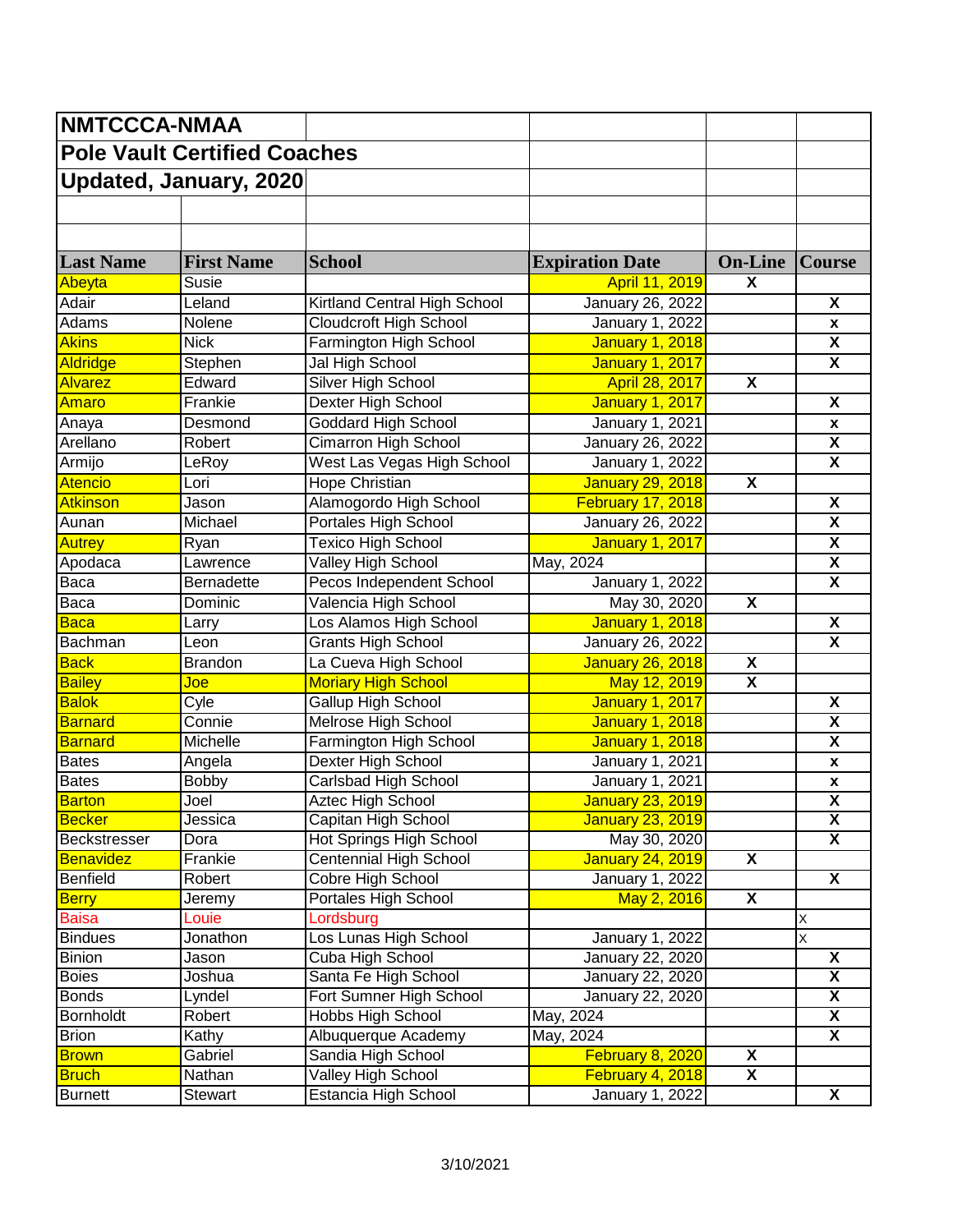| <b>Last Name</b>     | <b>First Name</b> | <b>School</b>                 | <b>Expiration Date</b>   | <b>On-Line   Course</b> |                           |
|----------------------|-------------------|-------------------------------|--------------------------|-------------------------|---------------------------|
| <b>Burns</b>         | Todd              | St. Pius X High School        | <b>January 27, 2017</b>  | $\overline{\mathbf{X}}$ |                           |
| <b>Butler</b>        | Michael           |                               | <b>April 21, 2017</b>    | $\overline{\mathbf{X}}$ |                           |
| <b>Cabeldue</b>      | <b>Dustin</b>     | Portales High School          | March 28, 2018           | $\overline{\mathbf{X}}$ |                           |
| Callaway             | Glenn             | Cuba High School              | <b>January 1, 2022</b>   |                         | $\overline{\mathbf{X}}$   |
| Calabaza             | Joe               | Sante Fe Indian School        | May, 2024                |                         | $\pmb{\mathsf{x}}$        |
| Carleton             | Scott             | Cibola High School            | January 1, 2021          |                         | $\overline{\mathbf{X}}$   |
| Carreathers          | <b>Harvey</b>     | Manzano High School           | <b>January 26, 2022</b>  |                         | $\overline{\mathbf{x}}$   |
| <b>Carter</b>        | Karri             | Cliff High Schoool            | April 5, 2016            | $\overline{\mathbf{X}}$ |                           |
| Champagne            | Christopher       | Santa Teresa High School      | November 4, 2017         | $\overline{\mathbf{x}}$ |                           |
| Champagne            | Richard           | <b>Yucca MS</b>               | November 4, 2017         | $\overline{\mathbf{X}}$ |                           |
| Chavez               | Lynnelle          | Mountainair High School       | January 26, 2022         |                         | X                         |
| Chee                 | Peterson          | Miyamura High School          | <b>January 1, 2022</b>   |                         | X                         |
| Chekaychi            | Davin             |                               | May, 2024                |                         |                           |
| Chinana              | Daniel            | Jemez Valley High School      | <b>January 23, 2019</b>  |                         | $\overline{\mathbf{X}}$   |
| Chism                | Benjamin          | Capital High School           | May, 2024                |                         |                           |
| Ciccarello           | Jim               | La Cueva High School          | May 30, 2020             |                         | $\overline{\mathbf{X}}$   |
| Clemmer              | Sheryl            | Albuquerque Academy           | <b>January 1, 2021</b>   | $\overline{\mathbf{X}}$ | $\boldsymbol{\mathsf{x}}$ |
| Cleveland            | Shane             | Hope Christian                | May, 2024                |                         | $\overline{\mathbf{x}}$   |
| Cobos                | Arthur            | Dexter High School            | <b>January 1, 2021</b>   |                         | X                         |
| Cohen                | Jake              | Santa Fe High School          | January 1, 2021          |                         | $\overline{\mathbf{X}}$   |
| Conn                 | Matt              | Artesia High School           | January 1, 2022          |                         | $\overline{\mathbf{X}}$   |
| <b>Contreras</b>     | Fabian            | Lovington High School         | March 18, 2017           | X                       |                           |
| <b>Cook</b>          | Shirley           | Deming High School            | <b>January 23, 2019</b>  |                         | $\pmb{\mathsf{X}}$        |
| Cordova              | CiCi              | Rio Rancho High School        | <b>January 23, 2019</b>  |                         | $\overline{\mathbf{X}}$   |
| <b>Cotter</b>        | Chuck             | Los Alamos High School        | <b>January 23, 2019</b>  |                         | $\overline{\mathbf{X}}$   |
| Craine               | Lawrence          | <b>Tularosa High School</b>   | January 26, 2022         |                         | $\overline{\mathbf{x}}$   |
| <b>Culbertson</b>    | Tom               | Farmington High School        | February 14, 2017        | X                       |                           |
| Curley               | Sunni             | <b>Bloomfield High School</b> | January 26, 2022         |                         | $\overline{\mathbf{X}}$   |
| Dalton               | <b>Jeffrey</b>    | Farmington High School        | January 1, 2022          |                         | $\overline{\mathbf{X}}$   |
| Davee                | <b>Stacy</b>      | Dexter High School            | January 1,2021           |                         | $\overline{\mathbf{x}}$   |
| <b>Davy</b>          | <b>Stephanie</b>  | <b>West Mesa High School</b>  | May 9, 2019              | X                       |                           |
| Dean                 | Scott             | Magdalena High School         | <b>January 23, 2019</b>  |                         | $\overline{\mathbf{x}}$   |
| Deck                 | Chris             | <b>Goddard High School</b>    | January 26, 2022         |                         | $\overline{\mathbf{X}}$   |
| Delatorre            | Xavier            | <b>Cobre High School</b>      | January 1,2021           |                         | $\pmb{\mathsf{x}}$        |
| <b>DeGroat</b>       | DeJong            | Thoreau High School           | April 22, 2019           | X                       |                           |
| Delfrate             | Victor            | Sandia Prep                   | May 30, 2020             | X                       |                           |
| <b>Diaz</b>          | Shanae            | <b>Gallup High School</b>     | January 1, 2018          |                         | X                         |
| <b>Dodds</b>         | Christopher       | La Cueva High School          | April 24, 2017           | $\overline{\mathbf{X}}$ |                           |
| <b>Donkersloot</b>   | <b>Nick</b>       | Rehoboth Christian School     | <b>January 23, 2019</b>  |                         | X                         |
| <b>Dorado</b>        | Agustin           | Tatum High School             | <b>August 20, 2018</b>   | $\overline{\mathbf{x}}$ |                           |
| <b>Douglass-Fant</b> | Daniel            | Cleveland High School         | February 12, 2017        | $\overline{\mathbf{x}}$ |                           |
| Doyle                | James             | Menaul                        | May, 2024                | $\overline{\mathbf{x}}$ |                           |
| Drinkard             | Trey              | Navajo Prep                   | January 1, 2022          |                         | X                         |
| <b>Duvall</b>        | Michael           | Hope Christian                | <b>February 12, 2019</b> | $\overline{\mathbf{X}}$ |                           |
| Eatmon               | Jennifer          | Las Cruces High School        | January 1, 2021          |                         | $\pmb{\mathsf{x}}$        |
| <b>Dziuk</b>         | Mike              | Rio Grande High School        | January 26, 2022         |                         | $\overline{\mathbf{X}}$   |
| <b>Eaton</b>         | William           | Cuba High School              | <b>January 1, 2018</b>   |                         | X                         |
| <b>Egan</b>          | Ron               | Carlsbad High School          | <b>January 1, 2018</b>   |                         | $\overline{\mathbf{X}}$   |
| <b>Eicherly</b>      | Richard           | Valencia High School          | <b>February 28, 2019</b> | $\overline{\mathbf{X}}$ |                           |
|                      |                   |                               |                          |                         |                           |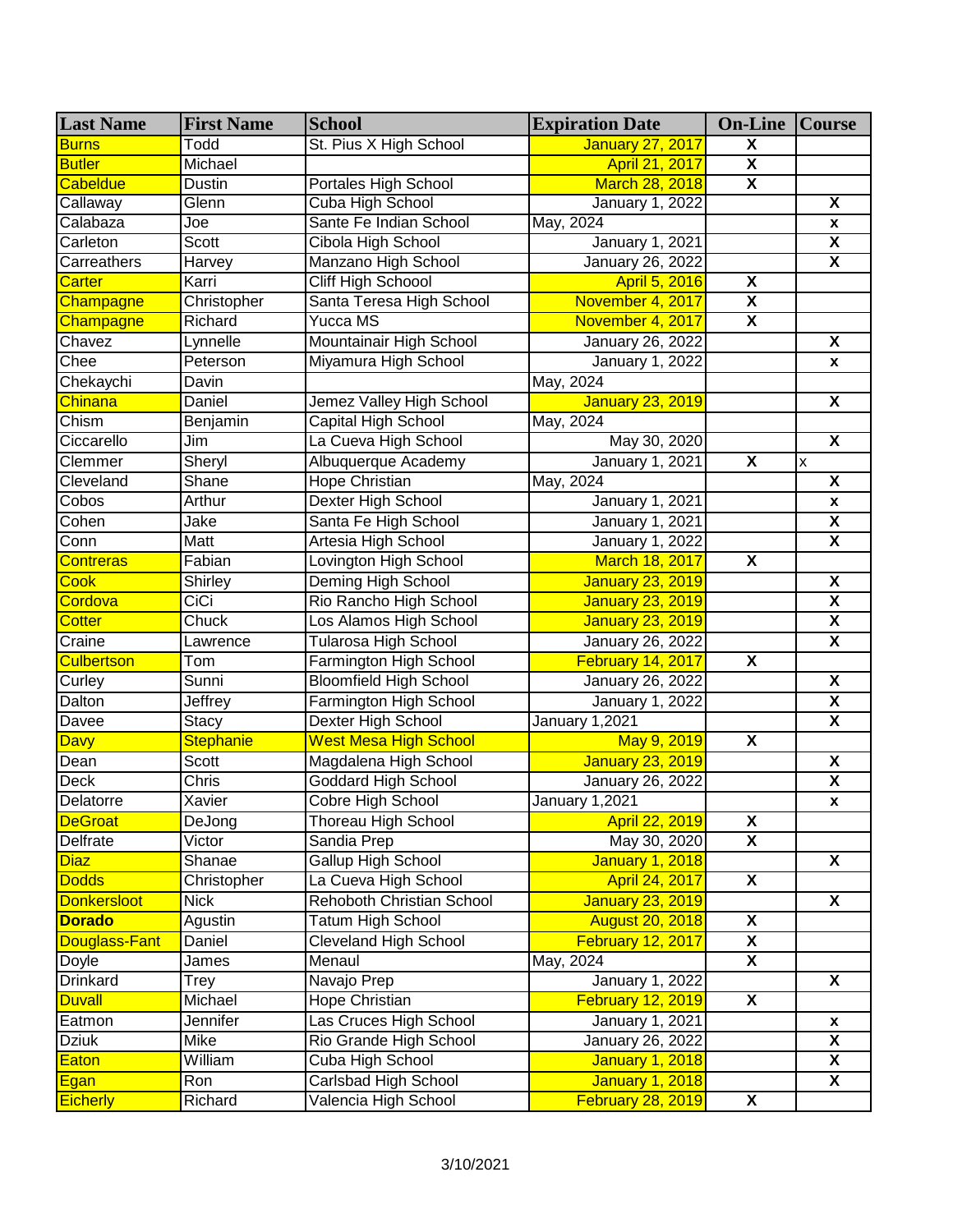| <b>Last Name</b>   | <b>First Name</b> | <b>School</b>                  | <b>Expiration Date</b>  | <b>On-Line   Course</b> |                         |
|--------------------|-------------------|--------------------------------|-------------------------|-------------------------|-------------------------|
| <b>Engels</b>      | Nichelle          | Farmington High School         | <b>January 1, 2017</b>  |                         | X                       |
| <b>Esparza</b>     | Elaine            | Deming High School             | <b>January 23, 2019</b> |                         | X                       |
| Esquibel           | James             | West Las Vegas High School     | <b>January 1, 2022</b>  |                         | $\overline{\mathsf{x}}$ |
| Fakhoury           | <b>Miles</b>      | <b>Eldorado High School</b>    | <b>January 1, 2021</b>  | $\overline{\mathbf{X}}$ | $\pmb{\mathsf{x}}$      |
| Fernandez          | Joey              | St. Michaels High School       | January 1,2021          |                         | $\pmb{\mathsf{x}}$      |
| Fisher             | Jeff              | Reserve High School            | January 1, 2021         |                         | $\pmb{\mathsf{x}}$      |
| Finch              | Tyler             | <b>Loving High School</b>      | May, 2024               |                         | $\overline{\mathbf{X}}$ |
| <b>Fister</b>      | Scott             | Las Cruces High School         | February 4, 2019        | $\overline{\mathbf{X}}$ |                         |
| Fountain           | Noah              | Socorro High School            | January 22, 2020        |                         | $\overline{\mathbf{X}}$ |
| Fouts              | <b>Brad</b>       | <b>Hobbs High School</b>       | January 26, 2022        |                         | $\overline{\mathbf{X}}$ |
| Fresquez           | Jose              | <b>Belen High School</b>       | May, 2024               |                         | $\overline{\mathbf{X}}$ |
| Fredericks         | David             | <b>Goddard High School</b>     | May 30, 2020            |                         | $\overline{\mathbf{X}}$ |
| Fuller             | Tim               | Roswell High School            | May 30, 2020            | $\overline{\mathbf{X}}$ |                         |
| Garcia             | Adam              | Coronado High School           | May 30, 2020            |                         | $\pmb{\mathsf{X}}$      |
| Garcia             | Augustine         | Artrisco Heritage Acadmey      | May 30, 2020            |                         | $\overline{\mathbf{x}}$ |
| Garcia             | David             | Hope Christian                 | May, 2024               |                         |                         |
| Garcia             | Gregory           | <b>Centennial High School</b>  | March 16, 2019          | $\overline{\mathbf{X}}$ |                         |
| Garcia             | Joseph E.         | <b>Belen High School</b>       | <b>January 1, 2022</b>  |                         | $\overline{\mathbf{X}}$ |
| Garcia             | Joseph R.         | <b>Belen High School</b>       | January 1, 2022         |                         | $\overline{\mathbf{X}}$ |
| Garcia             | Mark              | <b>Rio Grande High School</b>  | January 26, 2022        |                         | $\overline{\mathbf{X}}$ |
| Garcia             | Trini             | Deming High School             | January 1,2021          |                         | $\pmb{\mathsf{x}}$      |
| Gaytan             | Gabriel           | <b>Eunice High School</b>      | <b>January 1, 2022</b>  |                         | $\overline{\mathbf{X}}$ |
| Getchell           | Richard           | Rio Rancho High School         | May, 2024               |                         |                         |
| Gillette           | Carlton           | <b>Carlsbad High School</b>    | January 1,2021          |                         | $\pmb{\mathsf{x}}$      |
| Giglia             | Joe               | <b>Cimarron High School</b>    | May 4, 2016             | $\overline{\mathbf{X}}$ |                         |
| Gonzales           | Maria T.          | Springer High School           | <b>January 22, 2020</b> |                         | $\overline{\mathbf{X}}$ |
| Collier            | Nathan            | <b>Hobbs High School</b>       | May, 2024               |                         |                         |
| Gooris             | Mary Lou          | Cuba High School               | <b>January 1, 2018</b>  |                         | $\overline{\mathbf{X}}$ |
| Goodyear           | Kenneth P         | Valley High School             | May, 2024               |                         |                         |
| Gooris             | Paul              |                                | April, 2022             | $\overline{\mathbf{X}}$ |                         |
| Gorospe            | Michael J.        | Santa Fe Indian School         | May, 2024               |                         | $\overline{\mathbf{X}}$ |
| Gorospe            | Michael T.        | Santa Fe Indian School         | January 1, 2022         |                         | $\overline{\mathbf{X}}$ |
| Graham             | Peterson          | Santa Fe High School           | January 1, 2021         |                         | $\pmb{\mathsf{x}}$      |
| Griego             | Robert            | <b>Bloomfield High School</b>  | January 26, 2022        |                         | $\pmb{\mathsf{X}}$      |
| Greene             | Ryan              | <b>Goddard High School</b>     | January 26, 2022        |                         | X                       |
| Griffin            | Joseph            | Yucca MS                       | <b>March 4, 2019</b>    | $\mathbf{x}$            |                         |
| Guillory           | Heath             | Kirtland Central High School   | January 26, 2022        |                         | $\overline{\mathbf{X}}$ |
| Gurule             | Leonard           | St.Michaels High School        | January 1,2021          |                         | X                       |
| <b>Gustin</b>      | Denise            | Hot Springs High School        | February 7, 2019        |                         |                         |
| <b>Hall</b>        | Toby              | <b>Cloudcroft High School</b>  | <b>January 23, 2019</b> |                         | X                       |
| Hall               | Celina N.         | Belen High School              | January 1,2021          |                         | $\pmb{\mathsf{x}}$      |
| Harding            | Morgan            | Mayfield High School           | January 1,2021          |                         | $\overline{\mathbf{X}}$ |
| Haro               | CJ                | Hot Springs High School        | January 26, 2022        |                         | $\overline{\mathbf{X}}$ |
| Haro               | Robert            | <b>Hot Springs High School</b> | <b>January 1, 2022</b>  |                         | $\overline{\mathbf{X}}$ |
| <b>Hatch</b>       | <b>Bruce</b>      | <b>Bloomfield High School</b>  | May 1, 2018             | $\overline{\mathbf{X}}$ |                         |
| Hays               | <b>Billy</b>      | Valencia High School           | January 1, 2022         | $\overline{\mathbf{X}}$ |                         |
| <b>Helmstetler</b> | Eric              | <b>Goddard High School</b>     | <b>March 9, 2018</b>    | $\overline{\mathbf{X}}$ |                         |
| <b>Henderson</b>   | Rex               | Artesia High School            | February 3, 2017        | $\overline{\mathbf{X}}$ |                         |
| Hernandez          | Hipolito          | Loving High School             | May, 2024               |                         |                         |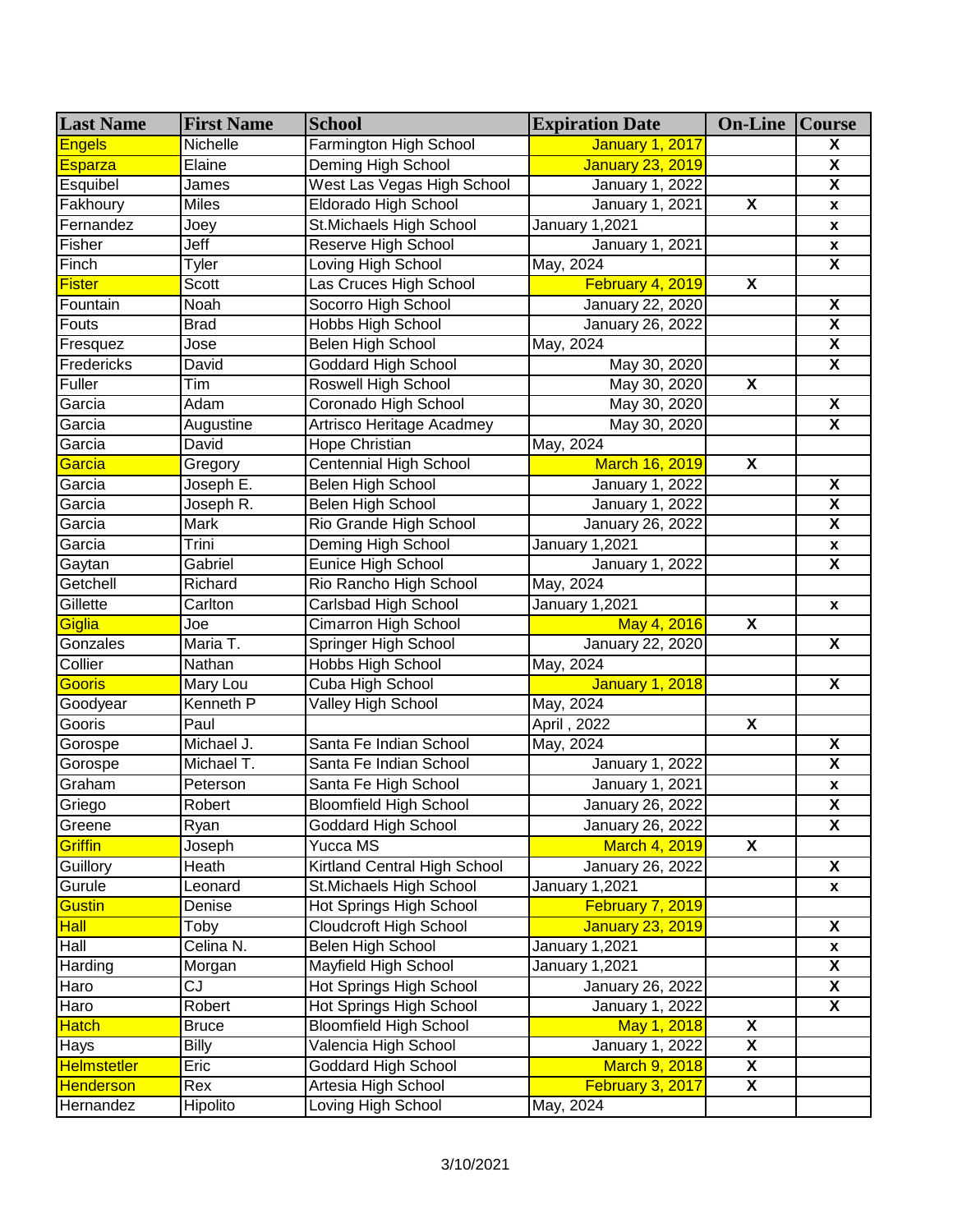| <b>Last Name</b> | <b>First Name</b> | <b>School</b>                  | <b>Expiration Date</b>   | <b>On-Line Course</b>   |                         |
|------------------|-------------------|--------------------------------|--------------------------|-------------------------|-------------------------|
| <b>Hestand</b>   | Jarred            | Hagerman High School           | <b>January 1, 2017</b>   |                         | X                       |
| <b>Hill</b>      | Lois              | Tularosa High School           | <b>January 23, 2019</b>  |                         | $\overline{\mathbf{X}}$ |
| <b>Hitchens</b>  | Kent              | Carlsbad High School           | May, 2024                |                         |                         |
| Hodges-Kandel    | <b>Bobby</b>      | Elida High School              | May 30, 2020             |                         | X                       |
| Hoody            | KeySharra         |                                | <b>February 23, 2019</b> | $\overline{\mathbf{X}}$ |                         |
| Host             | Tim               | Academy for Technology and the | May 30, 2020             |                         | X                       |
| Huey             | <b>Becky</b>      | Capitan High School            | May 30, 2020             |                         | $\overline{\mathbf{X}}$ |
| <b>Huey</b>      | <b>Nicky</b>      | Corona High School             | May 30, 2020             | $\overline{\mathbf{X}}$ |                         |
| Hull             | Matthew           |                                | January 26, 2022         |                         | $\overline{\mathbf{X}}$ |
| <b>Hussein</b>   | <b>Mbarak</b>     | Sandia High School             | <b>January 1, 2017</b>   |                         | $\overline{\mathbf{x}}$ |
| Irving           | <b>Scott</b>      | Albuquerque Academy            | May 30, 2020             |                         | X                       |
| Ivy              | Dexter            | Dexter High School             | January 26, 2022         |                         | $\overline{\mathbf{X}}$ |
| <b>Jackson</b>   | <b>Bob</b>        | <b>Hobbs High School</b>       | <b>January 1, 2017</b>   |                         | $\overline{\mathbf{X}}$ |
| <b>Jackson</b>   | Casey             | Melrose High School            | <b>January 23, 2019</b>  |                         | $\overline{\mathbf{X}}$ |
| <b>Jackson</b>   | Randy             | Farmington High School         | <b>January 1, 2017</b>   |                         | $\overline{\mathbf{X}}$ |
| Jacobson         | <b>Dwight</b>     | Farmington High School         | January 1, 2022          |                         | $\overline{\mathbf{X}}$ |
| Jameson          | Dianna            | Socorro High School            | May, 2024                |                         | $\overline{\mathbf{X}}$ |
| Jenrette         | <b>Mike</b>       | Los Lunas High School          | May 30, 2020             |                         | $\overline{\mathbf{x}}$ |
| <b>Jernigan</b>  | Ken               | <b>Tibbetts Middle School</b>  | March 18, 2017           | $\overline{\mathbf{X}}$ |                         |
| Johnson          | Glenn             | Portales High School           | <b>January 1, 2018</b>   |                         | $\overline{\mathbf{X}}$ |
| Jones            | Charles, Phil     | Capitan High School            | <b>January 1, 2022</b>   |                         | $\overline{\mathbf{X}}$ |
| Johnson          | Alex              | Socorro High School            | January 26, 2022         |                         | $\overline{\mathbf{X}}$ |
| Johnson          | Janelle           | <b>Sandia Prep</b>             | May, 2024                | $\overline{\mathbf{x}}$ |                         |
| <b>Justiss</b>   | Collin            | <b>Clayton Schools</b>         | April 30, 2018           | $\overline{\mathbf{X}}$ |                         |
| Kandel           | Michael           | Elida High School              | May 30, 2020             |                         | $\overline{\mathbf{X}}$ |
| Kedge            | Adam              | Albuquerque Academy            | <b>January 1,2021</b>    |                         | $\overline{\mathbf{X}}$ |
| <b>Kerg</b>      | Dennis            | Portales High School           | <b>January 1, 2018</b>   |                         | $\overline{\mathbf{X}}$ |
| <b>Kerg</b>      | Laurel            | Melrose High School            | <b>January 1, 2018</b>   |                         | $\overline{\mathbf{x}}$ |
| <b>Kern</b>      | Kelly             | Magdalena High School          | May 3, 2017              | X                       |                         |
| Kexel            | Andrea            | Del Norte High School          | January 1, 2022          | $\overline{\mathbf{X}}$ | $\overline{\mathbf{X}}$ |
| Kimball          | Chad              | Kirtland Central High School   | May, 2024                |                         | $\overline{\mathbf{X}}$ |
| King             | Kim               | Capitan High School            | <b>January 1, 2022</b>   |                         | $\overline{\mathbf{X}}$ |
| Kinlichee        | Alice             | Shiprock High School           | January 1, 2022          |                         | $\overline{\mathbf{X}}$ |
| Knoop            | Frank             | Deming High School             | January 1,2021           |                         | $\pmb{\mathsf{x}}$      |
| Kogan            | Dianne            | Cimarron High School           | January 26, 2022         |                         | $\pmb{\mathsf{X}}$      |
| Kovacs           | Chris             | Farmington High School         | January 1,2021           |                         | X                       |
| Kyser            | Stefanie          | Santa Fe Waldorf School        | May 30, 2020             |                         | $\overline{\mathbf{X}}$ |
| Lackey           | David             | Quemado High School            | May 30, 2020             | $\overline{\mathbf{X}}$ |                         |
| Lair             | Stanley           | <b>Goddard High School</b>     | February 17, 2018        | X                       |                         |
| LaJeunesse       | Albert            |                                | March 27, 2018           | $\overline{\mathbf{X}}$ |                         |
| Lamasney         | John              | Gallup High School             | <b>January 1, 2018</b>   |                         | X                       |
| Lanier           | Steve             | Aztec High School              | January 23, 2019         |                         | $\overline{\mathbf{X}}$ |
| Lassiter         | Diana             | T or C Elementary              | February 11, 2019        | $\mathbf{X}$            |                         |
| <b>Lee</b>       | Cody              | Aztec High School              | <b>January 23, 2019</b>  |                         | X                       |
| Lee              | Erica             | Capital High School            | May 30, 2020             |                         | X                       |
| Lee              | Sam               | Ruidoso High School            | January 23, 2019         |                         | $\overline{\mathbf{X}}$ |
| Linton           | Etta              | Menaul                         | May, 2024                |                         | X                       |
| <b>List</b>      | Mark              | <b>Eldorado High School</b>    | <b>January 1, 2018</b>   |                         | $\overline{\mathbf{X}}$ |
| Lockwood         | Laci              | East Mountain High School      | April 16, 2017           |                         | $\overline{\mathbf{X}}$ |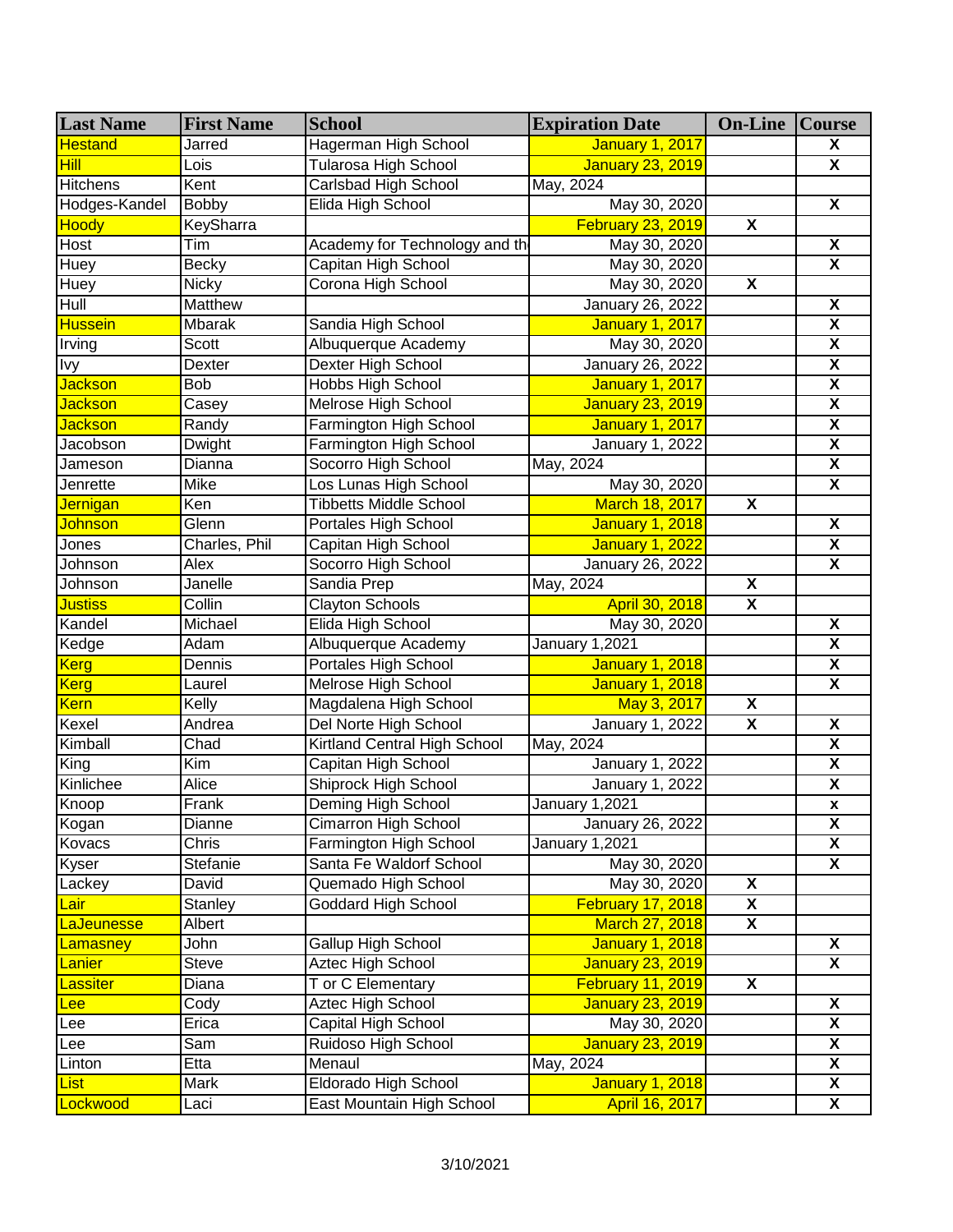| <b>Last Name</b> | <b>First Name</b> | <b>School</b>                 | <b>Expiration Date</b>  | <b>On-Line Course</b>   |                         |
|------------------|-------------------|-------------------------------|-------------------------|-------------------------|-------------------------|
| Loftis           | Dusty             | Jal High School               | <b>January 1,2021</b>   |                         | X                       |
| omasney          | John              | Gallup High School            | <b>January 23, 2019</b> |                         | X                       |
| _opez            | Adan Don          | Dexter High School            | <b>January 1, 2017</b>  |                         | $\overline{\mathbf{X}}$ |
| Lopez            | Alex              | Hobbs High School             | May, 2024               |                         |                         |
| Lopez            | Albert            | Loving High School            | January 1, 2022         |                         | $\overline{\mathbf{X}}$ |
| Lopez            | Crileet?          | Hobbs High School             | May, 2024               |                         |                         |
| Lopez            | Jarly             | <b>Bloomfield High School</b> | <b>January 1, 2018</b>  |                         | X                       |
| Lopez            | Mark              | Loving High School            | January 1, 2022         |                         | $\overline{\mathsf{x}}$ |
| Lucero           | Eric              | Estancia High School          | <b>January 1, 2022</b>  |                         | $\overline{\mathbf{x}}$ |
| Lucero           | Ita               | Pecos Independent School      | <b>January 23, 2019</b> |                         | $\overline{\mathbf{X}}$ |
| <b>Maestas</b>   | Dominic           | Sandia High School            | <b>January 23, 2019</b> |                         | $\overline{\mathbf{x}}$ |
| <b>Martinez</b>  | Ernest            | Taos High School              | January 23, 2019        |                         | $\overline{\mathbf{X}}$ |
| Martinez         | Galen             | Cibola High School            | January 1,2021          |                         | $\pmb{\mathsf{x}}$      |
| Maxey            | April             | Alamogordo High School        | February 4, 2018        | X                       |                         |
| <b>McCarty</b>   | Lori              | Reserve High School           | May 30, 2020            |                         | $\overline{\mathbf{X}}$ |
| McGee            | David             | Laguna-Acoma High School      | May 30, 2020            |                         | $\overline{\mathbf{x}}$ |
| <b>McMath</b>    | Lisa              | Fort Sumner High School       | <b>January 1, 2018</b>  |                         | $\overline{\mathbf{X}}$ |
| <b>McMinn</b>    | Milo              | Kirtland Central High School  | <b>January 1, 2017</b>  |                         | $\overline{\mathbf{X}}$ |
| Mendoza          | Gabrielle         | Valencia High School          | May 30, 2020            | X                       |                         |
| Mikaelian        | Alex              | Eldorado High School          | May, 2024               |                         | $\overline{\mathbf{X}}$ |
| <b>Miller</b>    | <b>Rick</b>       | Rio Rancho High School        | January 26, 2022        |                         | $\overline{\mathbf{X}}$ |
| Mobley           | Cody              | Farmington High School        | January 1,2021          |                         | $\overline{\mathbf{X}}$ |
| Mosley           | <b>Brian A</b>    | <b>Bloomfield High School</b> | May, 2024               |                         |                         |
| <b>Montes</b>    | Kristin           | Manzano High School           | <b>January 23, 2019</b> |                         | $\overline{\mathbf{X}}$ |
| Montoya          | Adrienne          | <b>Estancia High School</b>   | <b>January 1, 2022</b>  |                         | $\overline{\mathbf{X}}$ |
| Montoya          | Steven            | Los Alamos High School        | May 30, 2020            |                         | $\overline{\mathbf{X}}$ |
| Moore            | Richard           | Ruidoso High School           | May, 2024               |                         |                         |
| <b>Morales</b>   | Alex              | Hagerman High School          | May 30, 2020            | $\overline{\mathbf{X}}$ |                         |
| Morgan           | Robert            |                               | April 21, 2017          | $\overline{\mathbf{X}}$ |                         |
| Moyer            | Matt              | Fort Sumner High School       | February 6, 2017        | $\overline{\mathbf{X}}$ |                         |
| <b>Moyer</b>     | Matt              | Quemado High School           | <b>January 1, 2018</b>  |                         | $\overline{\mathbf{X}}$ |
| Negrete          | Tommy             | <b>Moriary High School</b>    | January 1, 2022         |                         | $\overline{\mathbf{X}}$ |
| Nevarez          | Evan              | Dexter High School            | January 1,2021          |                         | $\overline{\mathbf{X}}$ |
| <b>Newland</b>   | Jeff              | <b>Aztec High School</b>      | January 23, 2019        |                         | $\overline{\mathbf{X}}$ |
| Notah            | Tony              | Wingate High School           | May, 2024               |                         | $\pmb{\mathsf{X}}$      |
| Nunez            | David             | Oñate High School             | January 1,2021          |                         | X                       |
| Nunley           | J. Mark           | Mayfield High School          | January 1,2021          |                         | X                       |
| Osuna            | Daniel            | Silver High School            | March 20, 2018          | $\overline{\mathbf{x}}$ |                         |
| Otero            | Daniel            | Laguna-Acoma High School      | January 1,2021          |                         | X                       |
| <b>Otero</b>     | <b>Trystin</b>    |                               | March 12, 2019          | $\overline{\mathbf{X}}$ |                         |
| Padilla          | Aaron             | Valencia High School          | January 1,2021          |                         | X                       |
| Padilla          | Larry             | Los Lunas High School         | January 1, 2022         |                         | $\overline{\mathbf{X}}$ |
| <b>Paniagua</b>  | <b>Brian</b>      | Shiprock High School          | February 27, 2018       | X                       |                         |
| Pape             | Chris             | Hot Springs High School       | May 12, 2018            | $\overline{\mathbf{X}}$ |                         |
| Passalacqua      | <b>Terry</b>      | Desert Academy                | March 31, 2019          | $\overline{\mathbf{x}}$ |                         |
| Passalacqua      | Damien            | Desert Academy                | March 31, 2019          | $\overline{\mathbf{X}}$ |                         |
| Parroz           | Serapio           | Loving High School            | January 23, 2019        |                         | X                       |
| Passino          | Paul              | Quest High School             | <b>January 28, 2019</b> | $\overline{\mathbf{X}}$ |                         |
| Perschbacher     | Ross              | Clayton High School           | March 26, 2019          | $\overline{\mathbf{X}}$ |                         |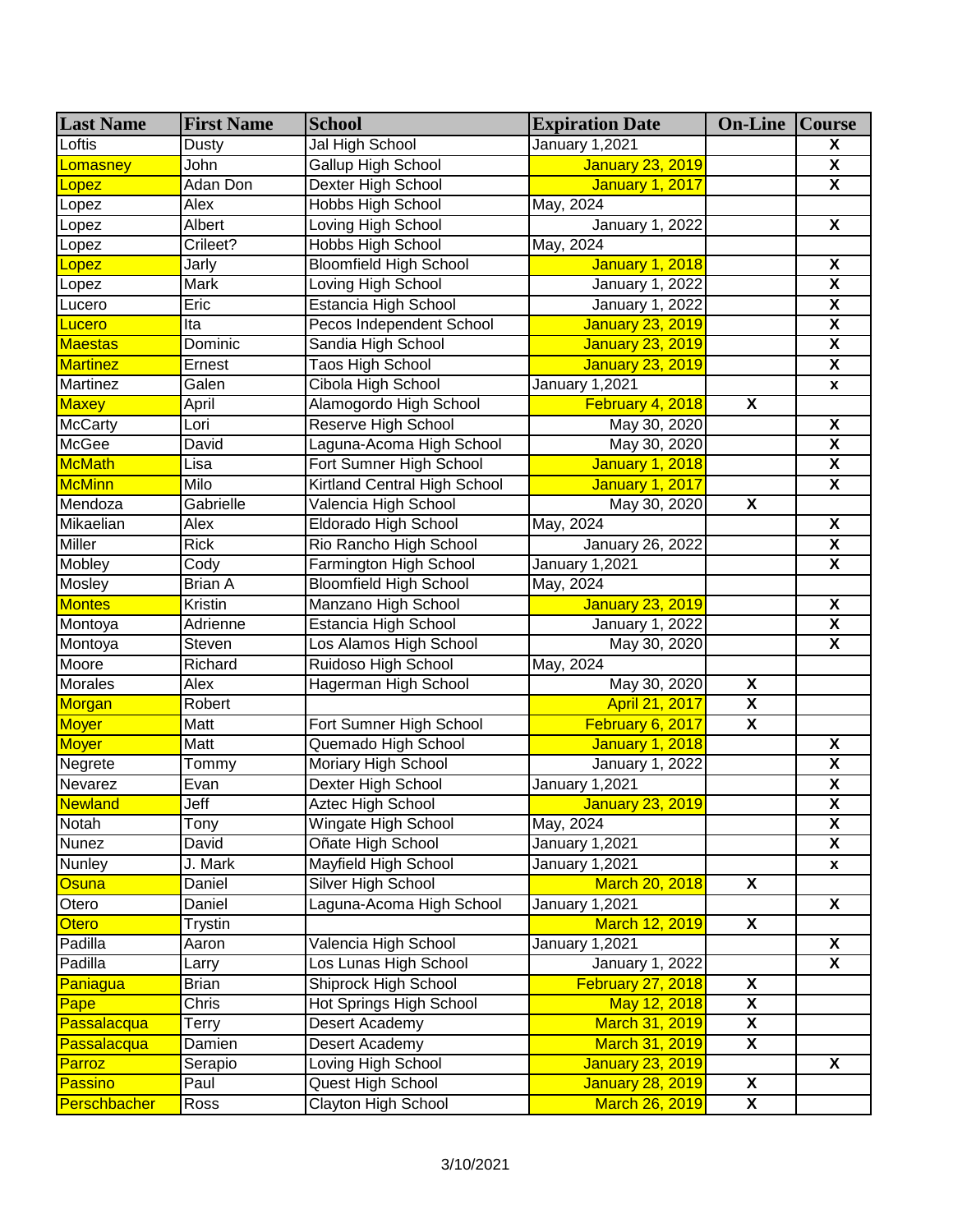| <b>Last Name</b> | <b>First Name</b> | <b>School</b>                 | <b>Expiration Date</b>   | <b>On-Line Course</b>   |                         |
|------------------|-------------------|-------------------------------|--------------------------|-------------------------|-------------------------|
| Pierson          | Trampus           | Carrizozo High School         | May 30, 2020             | $\overline{\mathbf{X}}$ |                         |
| Polich           | Fred              | Del Norte High School         | January 26, 2022         |                         | X                       |
| <b>Porras</b>    | Jose              | Lake Arthur High School       | January 1, 2018          |                         | $\overline{\mathbf{x}}$ |
| <b>Powdrell</b>  | Michael           | <b>Valley High School</b>     | <b>January 23, 2019</b>  |                         | $\overline{\mathbf{X}}$ |
| Preslar          | Matt              | <b>Cloudcroft High School</b> | January 1, 2022          |                         | $\overline{\mathbf{X}}$ |
| Price            | <b>Stacey</b>     | Sandia Prep                   | May 30, 2020             |                         | $\overline{\mathbf{x}}$ |
| <b>Pringle</b>   | Weston            |                               | March 20, 2018           | $\overline{\mathbf{X}}$ |                         |
| Prokop           | Michael           | Portales High School          | January 26, 2022         |                         | $\overline{\mathbf{X}}$ |
| Rachel           | Cylde Joe         | Santa Fe High School          | January 1,2021           |                         | x                       |
| Quinn            | Clifford          | Capitan High School           | February 26, 2017        | $\overline{\mathbf{x}}$ |                         |
| Ramirez          | Angel             | <b>Carlsbad High School</b>   | <b>January 1, 2022</b>   |                         | $\overline{\mathbf{X}}$ |
| Renteria         | Manny             | Las Cruces High School        | January 1, 2022          |                         | $\pmb{\mathsf{x}}$      |
| Richard          | Nathan            | Eunice High School            | March 9, 2018            | $\overline{\mathbf{X}}$ |                         |
| Richardson       | Trace             | Piedra Vista High School      | May 13, 2017             | X                       |                         |
| <b>Richlefs</b>  | Jeremy            | Cimarron High School          | May, 2024                |                         | $\overline{\mathbf{X}}$ |
| <b>Richlefs</b>  | Chelzie           | Cimarron High School          | May, 2024                |                         | $\overline{\mathbf{X}}$ |
| Rivera           | Debra             | Jefferson Middle School       | <b>January 1, 2017</b>   |                         | $\overline{\mathbf{X}}$ |
| Rivera           | Steve             | Santa Fe High School          | January 1,2021           |                         | $\overline{\mathbf{X}}$ |
| <b>Rizzo</b>     | Kari              | Los Lunas High School         | May 30, 2020             |                         | $\overline{\mathbf{X}}$ |
| Robinson         | <b>Barrett</b>    | <b>Carlsbad High School</b>   | March 18, 2018           | $\overline{\mathbf{X}}$ |                         |
| Robinson         | Robbie            | <b>Eunice High School</b>     | January 1, 2022          |                         | $\overline{\mathbf{X}}$ |
| Rogeis           | Wesley            | Valencia High School          | <b>January 1, 2018</b>   |                         | $\overline{\mathbf{x}}$ |
| Rogers           | Wesley            | <b>Deming High School</b>     | May, 2024                |                         |                         |
| Romero           | Julian            | Ruidoso High School           | <b>January 1, 2022</b>   |                         | $\overline{\mathbf{X}}$ |
| Romero           | Onecimo           | Moriarty                      | May, 2024                |                         |                         |
| Romero           | Peter             | Moriarty                      | May 1, 2024              |                         |                         |
| <b>Rue</b>       | <b>Alfred</b>     | <b>Mayfield High School</b>   | May 30, 2020             |                         | $\overline{\mathbf{X}}$ |
| <b>Rush</b>      | Tyson             | Hot Springs High School       | February 18, 2019        | $\overline{\mathbf{X}}$ |                         |
| Saiz             | Pilar             | Rio Rancho High School        | January 1,2021           |                         | $\boldsymbol{x}$        |
| <b>Salaz</b>     | Janelle           | Miyamura High School          | March 18, 2019           | $\overline{\mathbf{X}}$ |                         |
| <b>Sanchez</b>   | Aaron             | Rio Rancho High School        | <b>January 1, 2018</b>   |                         | $\overline{\mathbf{X}}$ |
| Sanchez          | Andrew            | Santa Rosa High School        | May, 2024                |                         | $\overline{\mathbf{x}}$ |
| Sanchez          | Christopher       | Penasco High School           | April 3, 2018            | $\overline{\mathbf{X}}$ |                         |
| Sanchez          | Christopher       | La Cueva High School          | January 1, 2022          | $\overline{\mathbf{X}}$ | $\overline{\mathbf{X}}$ |
| <b>Sanchez</b>   | Syndrae           | Loving High School            | <b>January 1, 2018</b>   |                         | $\pmb{\mathsf{X}}$      |
| Sandoval         | Ben               | Mesa Vista High School        | March 22, 2018           | $\overline{\mathbf{X}}$ |                         |
| Salinas          | Steven            | West Las Vegas High School    | January 1, 2022          |                         | $\overline{\mathbf{X}}$ |
| Santo            | Doug              | Loving High School            | May, 2024                |                         | $\overline{\mathbf{X}}$ |
| Sategna          | Phillip           | Farmington High School        | January 1,2021           | X                       | X                       |
| <b>Saxon</b>     | Chris             | Artesia High School           | January 1, 2018          |                         | $\overline{\mathbf{X}}$ |
| Sena             | Mark              | Clovis High School            | January 26, 2022         | X                       | $\pmb{\mathsf{x}}$      |
| <b>Scheuble</b>  | Tonee             | Farmington High School        | <b>February 13, 2018</b> | X                       |                         |
| Schmock          | Jared             | Belen High School             | May, 2024                |                         |                         |
| Segotta          | Mary Jo           | Tularosa High School          | <b>January 1, 2018</b>   |                         | X                       |
| <b>Serrano</b>   | Hilario           | Taos High School              | <b>January 1, 2017</b>   |                         | $\overline{\mathbf{X}}$ |
| Sexton           | Bill              | Aztec High School             | January 26, 2022         |                         | $\overline{\mathbf{X}}$ |
| <b>Shere</b>     | Tove              | Santa Fe Prep                 | <b>January 23, 2019</b>  |                         | X                       |
| Shermerhorn      | Teresa            | Laguna-Acoma High School      | <b>January 1, 2017</b>   |                         | X                       |
| <b>Shillings</b> | Sandie            | Portales High School          | April 16, 2018           | $\overline{\mathbf{X}}$ |                         |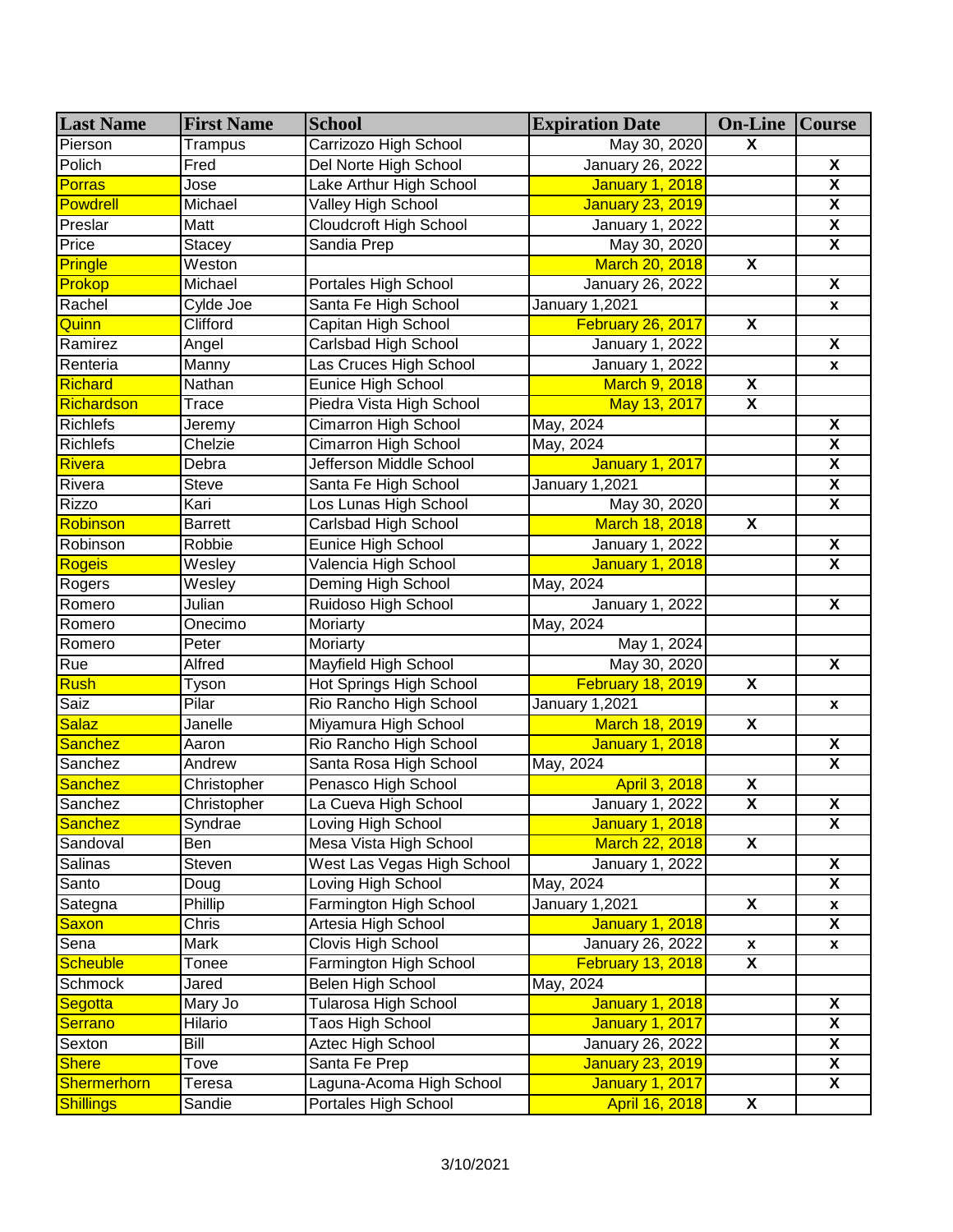| <b>Last Name</b>               | <b>First Name</b> | <b>School</b>               | <b>Expiration Date</b>  | <b>On-Line   Course</b> |                         |
|--------------------------------|-------------------|-----------------------------|-------------------------|-------------------------|-------------------------|
| <b>Shock</b>                   | <b>Brian</b>      | <b>Cliff High Schoool</b>   | March 20, 2018          | $\overline{\mathbf{X}}$ |                         |
| <b>Shrader</b>                 | Elena             | Volcano Vista High School   | <b>January 1, 2017</b>  |                         | X                       |
| Sielschott                     | Spencer           | Sandia High School          | <b>January 1, 2021</b>  | $\pmb{\mathsf{x}}$      |                         |
| Sievers                        | Joel              | Portales High School        | May 30, 2020            | $\overline{\mathbf{x}}$ |                         |
| Silver                         | Neil              | St. Pius X High School      | January 1, 2022         |                         | X                       |
| <b>Sisneros</b>                | Jeff              | <b>Highland High School</b> | <b>January 1, 2018</b>  |                         | X                       |
| <b>Sisneros</b>                | Ted               | Belen High School           | <b>January 1, 2017</b>  |                         | $\overline{\mathbf{x}}$ |
| <b>Skartewed</b>               | Kyle              | <b>Hope Christian</b>       | February 15, 2019       | $\overline{\mathbf{X}}$ |                         |
| <b>Smith</b>                   | Eldon             | Lovington High School       | March 12, 2018          | $\overline{\mathbf{X}}$ |                         |
| Soliz                          | Joe               | Pecos Independent School    | January 1,2021          |                         | $\overline{\mathbf{X}}$ |
| Spivey                         | Ryan              | <b>Tularosa High School</b> | May, 2024               |                         |                         |
| <b>Starkovich</b>              | Steve             | Miyamura High School        | <b>January 1, 2018</b>  |                         | $\overline{\mathbf{X}}$ |
| <b>Stearns</b>                 | John              | Lovington High School       | April 26, 2017          | $\overline{\mathbf{x}}$ |                         |
| Stewart                        | Bryan             | Chaparral High School       | May 30, 2020            | X                       |                         |
| <b>Strauss</b>                 | Anna              | <b>Aztec High School</b>    | January 26, 2022        |                         | $\overline{\mathbf{X}}$ |
| <b>Sutherland</b>              | Robert            | Aztec High School           | <b>January 23, 2019</b> |                         | $\overline{\mathbf{x}}$ |
| <b>Sweet</b>                   | Diana             | Goddard High School         | March 22, 2018          | $\overline{\mathbf{X}}$ |                         |
| Taylor                         | Darrence          | <b>Hobbs High School</b>    | May, 2024               |                         |                         |
| <b>Taylor</b>                  | Shawn             | Piedra Vista High School    | <b>January 23, 2019</b> |                         | X                       |
| <b>Terrazas</b>                | Antonio           | Hobbs High School           | <b>January 23, 2019</b> |                         | $\overline{\mathbf{X}}$ |
| Thompson                       | Jessica           | <b>Grants High School</b>   | January 1,2021          |                         | $\pmb{\mathsf{x}}$      |
| <b>Tidwell</b>                 | Jason             | Lovington High School       | <b>January 26, 2019</b> | X                       |                         |
| Todaro                         | Shay              | <b>Cottenwood Classical</b> | January 1, 2022         |                         | $\overline{\mathbf{X}}$ |
| <b>Toliver</b>                 | Duane             | Los Lunas High School       | March 5, 2018           | $\overline{\mathbf{X}}$ |                         |
| <b>Torres</b>                  | Joseph            | Los Lunas High School       | January 26, 2022        |                         | $\overline{\mathbf{X}}$ |
| <b>Turcotte</b>                | Jeff              | St. Pius X High School      | <b>April 9, 2017</b>    | $\overline{\mathbf{X}}$ |                         |
| <b>Turner</b>                  | Joe               | Fort Sumner High School     | April 22, 2017          | $\overline{\mathbf{X}}$ |                         |
| <b>Turner</b>                  | Mark              | Piedra Vista High School    | <b>January 23, 2019</b> |                         | $\overline{\mathbf{X}}$ |
| <b>Ussery</b>                  | Christopher       | Centennial High School      | March 24, 2017          | $\overline{\mathbf{X}}$ |                         |
| Vance                          | Kenny             | Quemado High School         | <b>January 23, 2019</b> |                         | $\overline{\mathbf{X}}$ |
| $\overline{\mathsf{V}}$ asquaz | Spivey            | Aztec High School           | January 26, 2022        |                         | $\overline{\mathbf{X}}$ |
| Velasquez                      | David             | Mescalero High School       | May 30, 2020            |                         | $\overline{\mathbf{X}}$ |
| Ventura                        | Pat               | <b>Tularosa High School</b> | January 26, 2022        |                         | $\overline{\mathbf{X}}$ |
| Vigil                          | Rita              | <b>Capital High School</b>  | May 30, 2020            |                         | $\overline{\mathbf{X}}$ |
| Vigil                          | Timothy           | Capital High School         | <b>January 1, 2017</b>  |                         | $\pmb{\mathsf{X}}$      |
| Villarreal                     | Michael           | Eldorado High School        | January 26, 2022        |                         | X                       |
| <b>Walker</b>                  | Daina             | Tularosa High School        | <b>January 23, 2019</b> |                         | X                       |
| Walker                         | Richard           | Estancia High School        | January 1, 2022         |                         | X                       |
| Waller                         | Dwight            | Farmington High School      | January 1,2021          |                         | $\pmb{\mathsf{x}}$      |
| Washburn                       | Hannah            | Farmington High School      | <b>March 4, 2018</b>    | $\overline{\mathbf{X}}$ |                         |
| Weiss                          | Keith             | Northwest High School       | May, 2024               |                         |                         |
| <b>Wertz</b>                   | David             | Deming High School          | April 10, 2018          | $\overline{\mathbf{X}}$ |                         |
| Williams                       | Joseph            | Los Lunas High School       | May 30, 2020            |                         | X                       |
| <b>Williams</b>                | Troy              | Jemez Valley High School    | <b>January 1, 2018</b>  |                         | $\overline{\mathbf{X}}$ |
| Wilson                         | Quintin           | Portales High School        | January 26, 2022        |                         | $\overline{\mathbf{X}}$ |
| Wilson                         | Tyler             | Hobbs High School           | May, 2024               |                         |                         |
| Woods                          | Тy                | Dexter High School          | <b>January 1, 2018</b>  |                         | X                       |
| Woodward                       | Jonathan          | Hope Christian              | February 7, 2018        | $\overline{\mathbf{x}}$ |                         |
| <b>Wolfe</b>                   | Maria             | Alamogordo High School      | <b>January 23, 2019</b> |                         | $\overline{\mathbf{X}}$ |